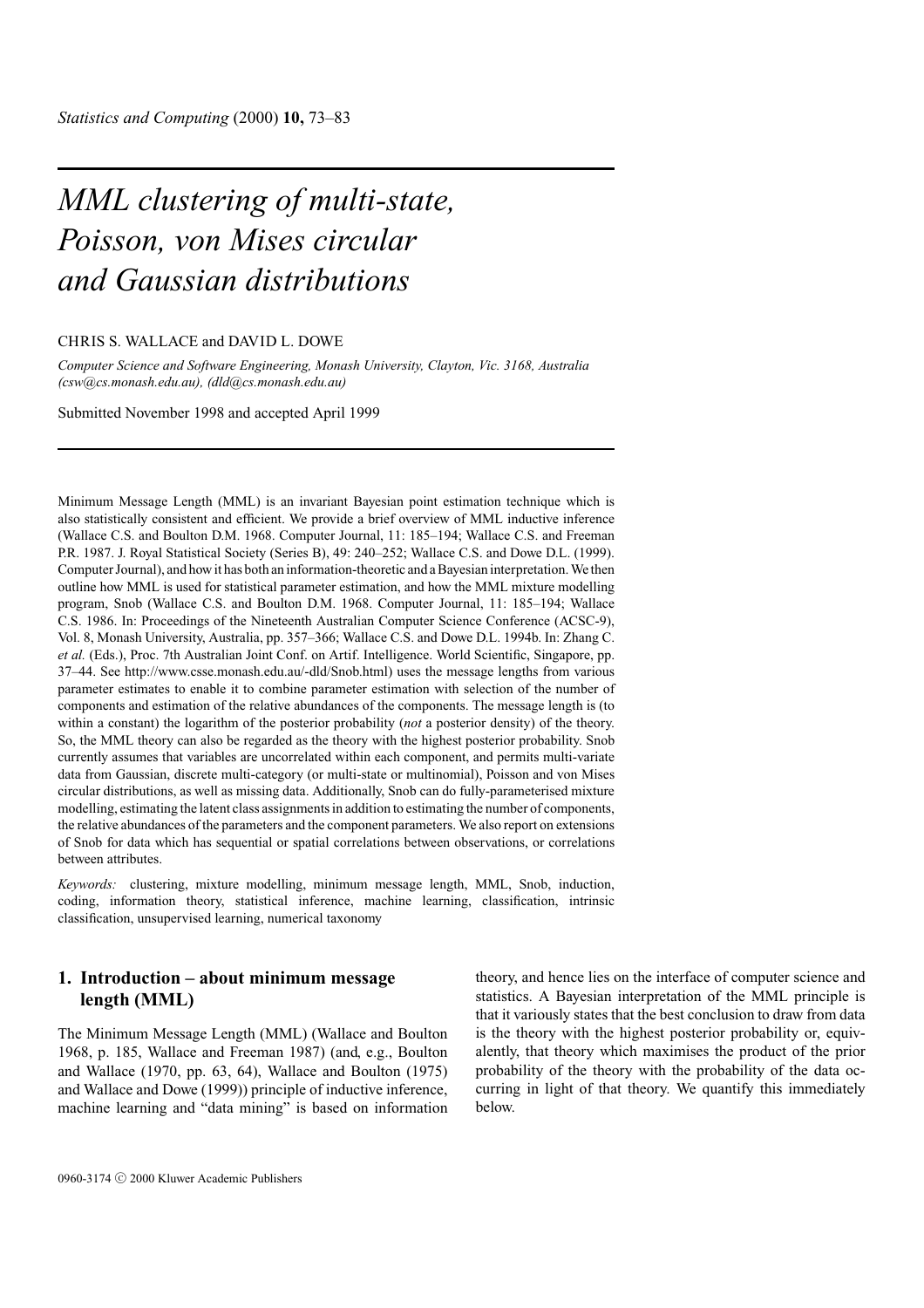Letting *D* be the data and *H* be an hypothesis (or theory) with prior probability  $Pr(H)$ , we can write the posterior probability  $Pr(H | D) = Pr(H \& D)/Pr(D) = Pr(H) \cdot Pr(D | H)/Pr(D),$ by repeated application of Bayes's Theorem. Since *D* and Pr (*D*) are given and we wish to infer *H*, we can regard the problem of maximising the posterior probability,  $Pr(H | D)$ , as one of choosing *H* so as to maximise  $Pr(H) \cdot Pr(D|H)$ .

An information-theoretic interpretation of MML is that elementary coding theory tells us that an event of probability *p* can be coded (e.g. by a Huffman code) by a message of length  $l = -\log_2 p$  bits. (Negligible or no harm is done by ignoring effects of rounding up to the next positive integer.)

So, since  $-\log_2(\Pr(H) \cdot \Pr(D|H)) = -\log_2(\Pr(H))$  −  $log_2(Pr(D|H))$ , maximising the posterior probability,  $Pr(H | D)$ , is equivalent to minimising

$$
Message = -\log_2(\Pr(H)) - \log_2(\Pr(D \mid H)) \tag{1}
$$

the length of a two-part message conveying the theory, *H*, and the data, *D*, in light of the theory, *H*. Hence the name "minimum message length" (principle) for thus choosing a theory, *H*, to fit observed data, *D*. A related principle seems to have first been stated by Solomonoff (1964, p. 20) and was independently stated and apparently first applied in a series of papers by Wallace and Boulton (1968, p. 185) (Boulton and Wallace 1969, 1970 (pp. 63, 64), 1973a,b, 1975, Wallace and Boulton 1975, Boulton 1975) dealing with model selection and parameter estimation (for Normal and multi-state variables) for problems of mixture modelling (also known as clustering, numerical taxonomy or, e.g. Boulton (1975), "intrinsic classification").

An important special case of the Minimum Message Length principle is an observation of Chaitin (1966) that data can be regarded as "random" if there is no theory, *H*, describing the data which results in a shorter total message length than the null theory results in.

For an elaboration on the relation between MML, Chaitin's work (Chaitin 1966) and Kolmogorov complexity, see Wallace and Dowe (1999). For a general justification by the authors of the Bayesian paradigm, see Wallace (1996), Dowe *et al.* (1998), and Wallace and Dowe (1999). For a comparison with the related Minimum Description Length (MDL) work of Rissanen (1978), (1989), (1994), see, e.g., Solomonoff (1995) and Wallace and Dowe (1999).

Beginning with MML parameter estimation, this paper both describes and updates the status of the Snob program (Wallace and Boulton 1968, Wallace 1986, Wallace and Dowe 1994b, 1997) for MML mixture modelling, largely updating and expanding upon Wallace and Dowe (1997). We discuss later, in Section 8, some applications of MML.

# **2. Parameter estimation by MML**

Before we move on to the problem of mixture modelling, we deal with the special case of parameter estimation, which can be thought of as corresponding to mixture modelling with one component.

Given data *x* and parameters  $\theta_2$  let  $h(\theta)$  be the prior probability distribution on  $\theta$ , let  $p(x | \theta)$  be the likelihood, let  $L =$  $-\log p(x | \theta)$  be the negative log-likelihood and let

$$
F = \det \left\{ E \left( \frac{\partial^2 L}{\partial \vec{\theta} \partial \vec{\theta}'} \right) \right\}
$$
 (2)

be the Fisher information, the determinant of the (Fisher information) matrix of expected second partial derivatives of the negative log-likelihood. We now follow equation (1), where the hypothesis, *H*, is to be a quantised statement of parameter estimates. A Taylor expansion as far as the second-order term of the log-likelihood function, *L*, gives that (Wallace and Dowe 1993, pp. 1–3, Wallace and Freeman 1987, p. 245, Wallace and Dowe 1999 (Sec. 6.1.2)) the MML estimate of  $\theta$  (Wallace and Freeman 1987, p. 245) is that value of  $\theta$  minimising the message length,

$$
-\log\left(\left\{h(\vec{\theta})\times\sqrt{\frac{12^k}{F(\vec{\theta})}}\right\}\times p(x \mid \vec{\theta})\right) + \frac{k}{2}
$$
  
=  $-\log\left(\left\{h(\vec{\theta})\times\sqrt{\frac{12^k}{F(\vec{\theta})}}\right\}\right) + \left(-\log p(x \mid \vec{\theta}) + \frac{k}{2}\right)$   
=  $-\log\left\{\frac{h(\vec{\theta})p(x \mid \vec{\theta})}{\sqrt{F(\vec{\theta})}}\right\} + k\left(-\frac{1}{2}\log 12 + \frac{1}{2}\right)$  (3)

where  $k$  is the number of parameters to be estimated.<sup>1</sup>

(If  $\epsilon$  is the measurement accuracy of the data and *N* is the number of data things,<sup>2</sup> then we add the constant term *N*  $log(1/\epsilon)$ to the length of the message. This is elaborated upon elsewhere (Wallace and Freeman 1987, p. 245, Wallace and Dowe 1993, pp. 1–3).

The two-part message describing the data thus comprises first, a theory, which is the MML parameter estimate(s), and, second, the data given this theory.

It is reasonably clear to see that a finite coding can be given when the data is discrete or multi-state. For continuous data, we also acknowledge that it must only have been stated to finite precision by virtue of the fact that it was able to be (finitely) recorded. (In practice (Wallace and Dowe 1994b), as earlier in this section, we assume that, for a given continuous or circular attribute, all measurements are made to some accuracy,  $\epsilon$ .) Just as all recorded data is finitely recorded and can be finitely represented, by acknowledging an uncertainty region in the MML estimate of approximately (Wallace and Freeman 1987, Wallace 1996, Wallace and Dowe 1993)  $\sqrt{12^k/F(\theta)}$ , the MML estimate is stated to a (non-zero) finite precision.

The MML estimate thus has a genuine, non-zero, prior *probability* (*not* a density) and can be encoded by a genuine finite code. (Indeed, the object of MML is to choose a finitely stated estimate or hypothesis, *H*, to make the two-part message of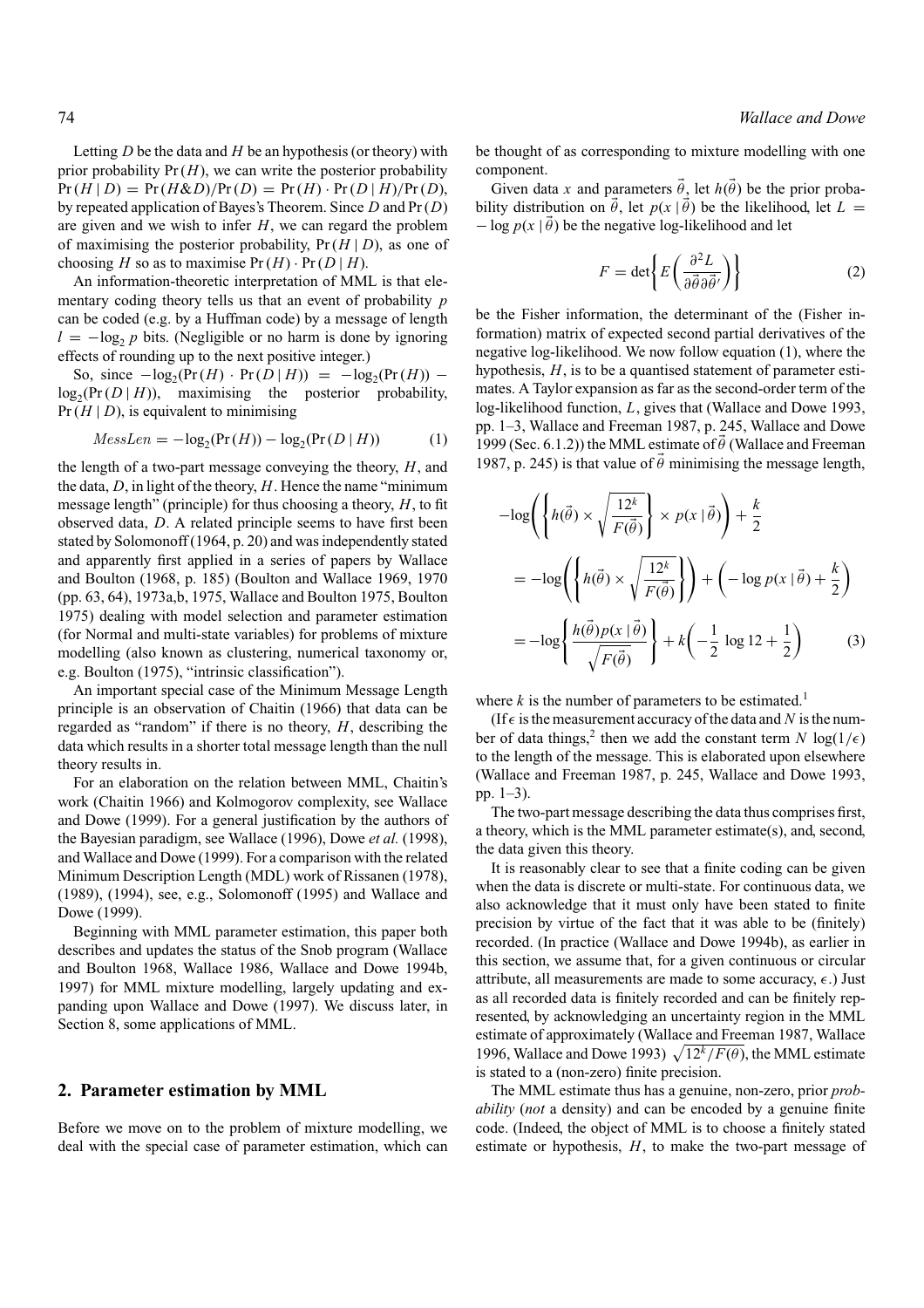# *MML clustering* 75

length  $-\log_2(\Pr(H)) - \log_2(\Pr(D|H))$  stating *H* followed by *D* given *H* as short as possible.) The MML theory is thus different, in general, from the standard Bayesian maximum a posteriori (MAP) theory. This last point seems to be misunderstood by many. To re-iterate (Wallace and Dowe 1999), MML optimises a posterior probability and is invariant under 1-to-1 re-parameterisation whereas MAP optimises a posterior density and (see, e.g., Dowe, Oliver and Wallace (1996) and Dowe *et al.* (1995)) is typically not invariant under 1-to-1 reparameterisation. To put it another way, the presence of the  $\sqrt{F}$ term in equation (3) should more than highlight the difference between MML and MAP.

In the remainder of this section, we give several examples of the result of using the MML formula to obtain parameter estimates from "innocuous" priors. For the Gaussian, multi-state and Poisson distributions, the MML estimator can be written in a simple analytic form and closely approximates the Maximum Likelihood (ML) estimator. For the von Mises distribution, the estimators take a messier form (Schou 1978, Fisher 1993, Wallace and Dowe 1993, Dowe *et al.* 1995) and the MML estimator is less similar to the ML estimator (Wallace and Dowe 1993).

From here through Section 4, we define the mixture modelling (or clustering) problem and then extend MML parameter estimation to MML mixture modelling. Section 5 mentions desirable statistical properties of MML. Sections 6 and 7 mention alternative approaches and mixture modelling programs, and the final sections mention applications of, extensions to and availability of the Snob program.

#### **2.1.** *Gaussian variables*

For a Normal distribution (with sample size, *N*), assuming a uniform prior on  $\mu$  and a scale-invariant,  $1/\sigma$  prior on  $\sigma$  (which corresponds to a uniform prior on log  $\sigma$  and, equivalently, to a  $1/\sigma^2$ prior on  $\sigma^2$ ), we get that the Maximum Likelihood (ML) and MML estimates of the mean concur, i.e., that  $\hat{\mu}_{MML} = \hat{\mu}_{ML} = \bar{x}$ . Letting  $s^2 = \sum_i (x_i - \bar{x})^2$ , we get that  $\hat{\sigma}_{ML}^2 = s^2/N$ . Also, either from Wallace and Boulton (1968, p. 190) or instead by noting (c.f. Dowe and Wallace (1997, Section 4.2.1)) that

$$
F(\mu, \sigma^2) = \frac{N}{\sigma^2} \times \frac{N}{2(\sigma^2)^2} = \frac{N^2}{2(\sigma^2)^3}
$$

and then minimising expression (3), it follows that

$$
\hat{\sigma}_{\text{MML}}^2 = \frac{s^2}{N-1} \tag{4}
$$

This corrects a minor but well-known small sample bias in the Maximum Likelihood estimate,  $\hat{\sigma}_{ML}^2$ .

#### **2.2.** *Discrete, multi-state variables*

Since multi-state (or multi-category, or multinomial) attributes are discrete, the above issues of measurement accuracy do not arise.

For a multi-state distribution with *M* states, a ("colourless") uniform prior,  $h(\vec{p}) = (M-1)!$ , is assumed over the  $(M-1)$ dimensional region of hyper-volume  $1/(M-1)!$  given by  $p_1 +$  $p_2 + \cdots + p_M = 1$ ;  $p_i \geq 0$ .

Letting  $n_m$  be the number of things in state *m* and  $N = n_1 +$  $\cdots + n_M$ , minimising the message length formula (3) gives that the MML estimate  $\hat{p}_m$  of  $p_m$  is given by Wallace and Boulton (1968, p. 187(4), pp. 191–194) and Wallace and Dowe (1994b).

$$
\hat{p}_m = \frac{n_m + 1/2}{N + M/2} \tag{5}
$$

The slight difference between the MML and the Maximum Likelihood estimates is due to the Fisher information term, a term given for  $M = 2$  by  $F = N/(p_1(1 - p_1)).$ 

Substituting equation (5) immediately above into the message length equation (3) nominally gives rise to a (minimum) message length (Wallace and Boulton 1968, p. 187(4), p. 194(28)) of

$$
\frac{M-1}{2}\log\left(\frac{N}{12}+1\right)-\log(M-1)!
$$

$$
-\sum_{m}\left(n_m+\frac{1}{2}\right)\log\hat{p}_m\tag{6}
$$

for both stating the parameter estimates and then encoding the things in light of these parameter estimates.

#### **2.3.** *Poisson variables*

Earlier versions of Snob originally (Wallace and Boulton 1968, Wallace 1986, 1990) permitted models of classes whose variables were assumed to come from a combination of either (discrete) multi-state or (continuous) Normal distributions. Snob has since been augmented (Wallace and Dowe 1994b, 1997) by permitting Poisson distributions and von Mises circular distributions (Wallace and Dowe 1993, 1994a, Dowe *et al*. 1995).

With  $r$  (or  $\lambda$ ) the Poisson rate parameter to be inferred,  $c$  the total count and *t* the total time, we have that

$$
F(r) = \frac{t}{r}
$$

With  $\alpha$  the population rate and a prior on the rate,  $r$ , of  $h(r) = (1/\alpha) \cdot e^{-r/\alpha}$ , minimising the message length expression (3) gives us (Wallace and Dowe 1994b, 1996, 1997) an MML estimate of

$$
\hat{r}_{\text{MML}} = \frac{c + 1/2}{t + 1/\alpha} \tag{7}
$$

#### **2.4.** *von Mises circular variables*

The von Mises distribution,  $M_2(\mu, \kappa)$ , with mean direction  $\mu$ , and concentration parameter,  $\kappa$ , is a circular analogue of the Normal distribution (Fisher 1993, Mardia 1972, Wallace and Dowe 1993) – both being maximum entropy distributions. Letting  $I_0(\kappa)$  be the relevant normalisation constant, it has probability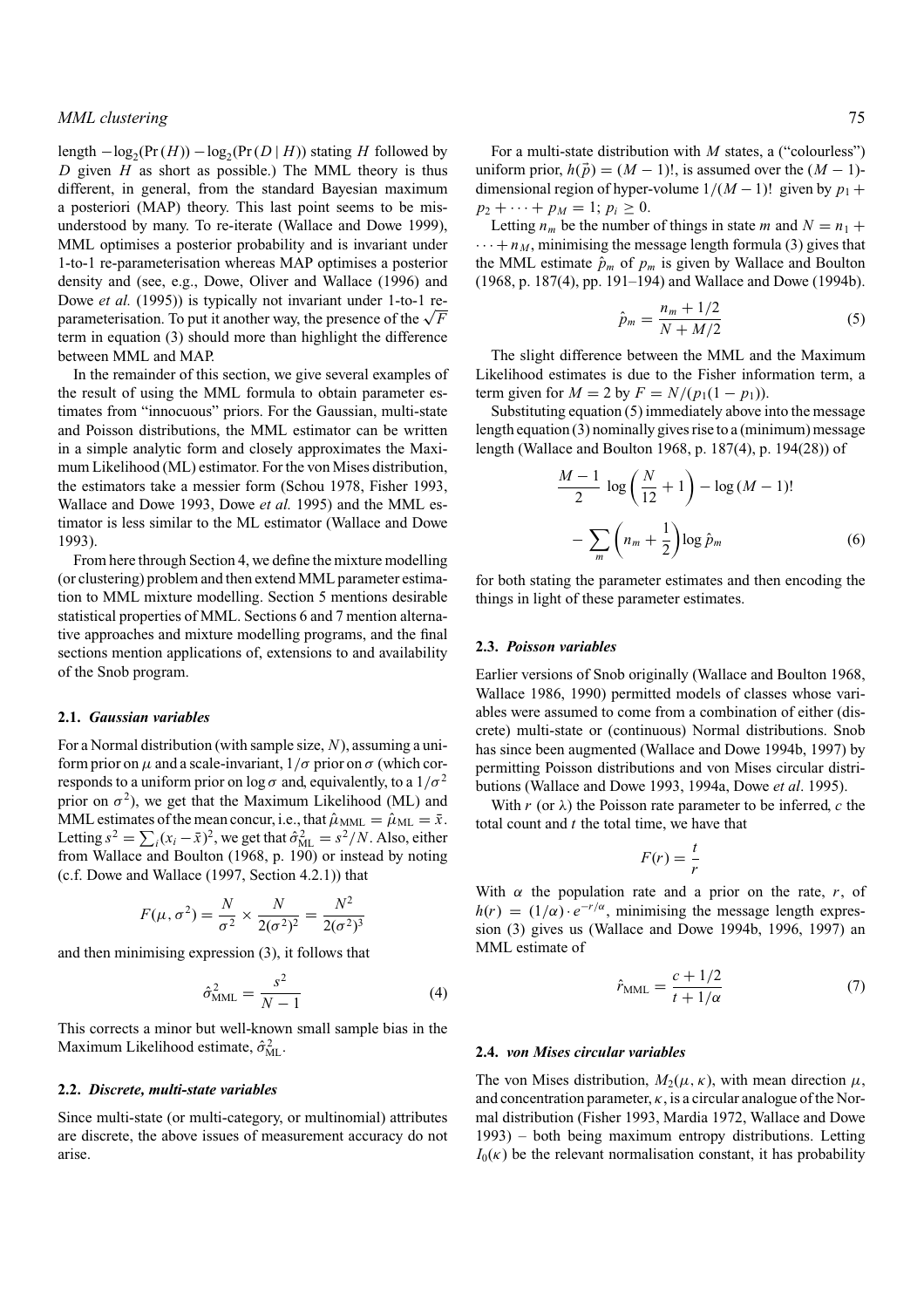density function (p.d.f.)

$$
f(x \mid \mu, \kappa) = \frac{1}{2\pi I_0(\kappa)} e^{\kappa \cdot \cos(x - \mu)}
$$
(8)

and corresponds to the distribution of the angle, *x*, of a circular pendulum in a uniform field (at angle  $\mu$ ) subjected to thermal fluctuations, with  $\kappa$  representing the ratio of field strength to temperature. For small  $\kappa$ , it tends to a uniform distribution and for large  $\kappa$ , it tends to a Normal distribution with variance  $1/\kappa$ . Circular data arises commonly in many fields (Fisher 1993, Dowe *et al*. 1996, Edgoose, Allison and Dowe 1998).

MML estimation of the von Mises concentration parameter,  $\kappa$ , is obtained by minimising the earlier formula (3) for the message length, using (Wallace and Dowe 1993) a uniform prior on  $\mu$  in [0,  $2\pi$ ), the prior  $h_3(\kappa) = \kappa/(1 + \kappa^2)^{3/2}$  on  $\kappa$  and the Fisher information calculated in equation (9) below. Letting  $I_1(\kappa)$  =  $dI_0(\kappa)/d\kappa$  and letting  $A(\kappa) = d \log(I_0(\kappa))/d\kappa = I_1(\kappa)/I_0(\kappa)$ , the Fisher information is given (Wallace and Dowe 1993, 1994b, 1997) by

$$
F(\mu, \kappa) = N\kappa A(\kappa) \times N\left(1 - \frac{A(\kappa)}{\kappa} - (A(\kappa))^2\right)
$$

$$
= N^2 \kappa A(\kappa) \left(1 - \frac{A(\kappa)}{\kappa} - (A(\kappa))^2\right) \tag{9}
$$

The contrast between MML and ML estimation is sharper for the von Mises distribution than it is for the Normal, multistate and Poisson distributions, with Monte Carlo simulations (Wallace and Dowe 1993, pp. 12–18) showing a very impressive performance by the MML estimator against ML and other classical rivals (e.g. marginalised Maximum Likelihood) (Schou 1978, Fisher 1993). We have also obtained encouraging results against rival Bayesian methods (Dowe *et al*. 1995).

Being able to associate a message length both with the number of components and, in turn, with each component enables us to use (the minimisation of) the message length as a natural metric for model selection.

#### **2.5.** *Missing data (and corrections)*

Additionally, in calculating the length of the second part of the message, *D* given *H*, appropriate corrections are made (e.g. Shepherd's approximation for the Normal distribution, or when  $M > N$  for the multinomial distribution) to account for expected effects on this length of rounding-off parameter values to limited precision.

We further note that, in principle, a separate code-word of some length can be set aside for missing data. The transmission of the missing data will thus be of constant length regardless of the hypothesised classification, and as such will affect neither the minimisation of the message length nor the (statistical) inference.

## 76 *Wallace and Dowe*

#### **2.6.** *A note on higher dimensions*

A slight saving can be made in the length of the statement of a message of two or more parameters by generalising the 1 dimensional case at the start of this section to permit (e.g.) in 2 dimensions, the uncertainty region to be a hexagon rather than a rectangle since (in short) both hexagons and rectangles tile the Euclidean plane but a hexagon has a smaller (average or) expected squared distance from its centre than a rectangle or any other tiling shape. This is quantified elsewhere (Wallace and Freeman 1987, Wallace and Dowe 1993) in terms of lattice constants (Conway and Sloane 1988) for optimally<sup>3</sup> tesselating Voronoi regions.

#### **3. Mixture modelling**

Mixture modelling (Everitt and Hand 1981, Titterington, Smith and Makov 1985, McLachlan and Basford 1988), otherwise known as clustering, intrinsic classification (Boulton 1975, Wallace and Dowe 1994b, Wallace 1998) or numerical taxonomy, involves modelling data as coming from several classes (or components, or clusters).

In mixture modelling problems, we want to estimate the number of components, the relative abundances of the components, and the distributional parameters for each component. The problem changes in a slight but subtly important way when we consider the distinction regarding whether or not we also wish to estimate the *latent class assignments*, i.e., the assignment of all data things to components.

We deal below with this problem of fully parameterised mixture modelling, part of which includes the latent class assignment of data things to components. The section immediately following will address the problem of mixture modelling by using MML. Mention of and comparison with some alternative approaches (Everitt and Hand 1981, Titterington, Smith and Makov 1985, Fisher 1987, McLachlan and Basford 1988, McLachlan 1992, McLachlan *et al.* 1999, Roeder 1994, Cheeseman *et al.* 1988, Stutz and Cheeseman 1994, Dellaportas, Karlis and Xekalaki 1997, Neal 1998, Fraley and Raftery 1998, Jorgensen and Hunt 1996, Hunt and Jorgensen 1999) will be given in Sections 7 and 6.

# **4. Applying MML to mixture modelling – the Snob program**

The MML mixture modelling program, Snob, uses MML for both the model selection (number of components and assignment of data things to components) and parameter estimation (estimating means and standard deviations, etc.). Snob will prefer to hypothesise the existence of an additional component in the data precisely when the information cost of stating the parameter estimates for this additional component is more than offset by the information gain in stating the things assigned to this new component in terms of the newer, more appropriate, parameter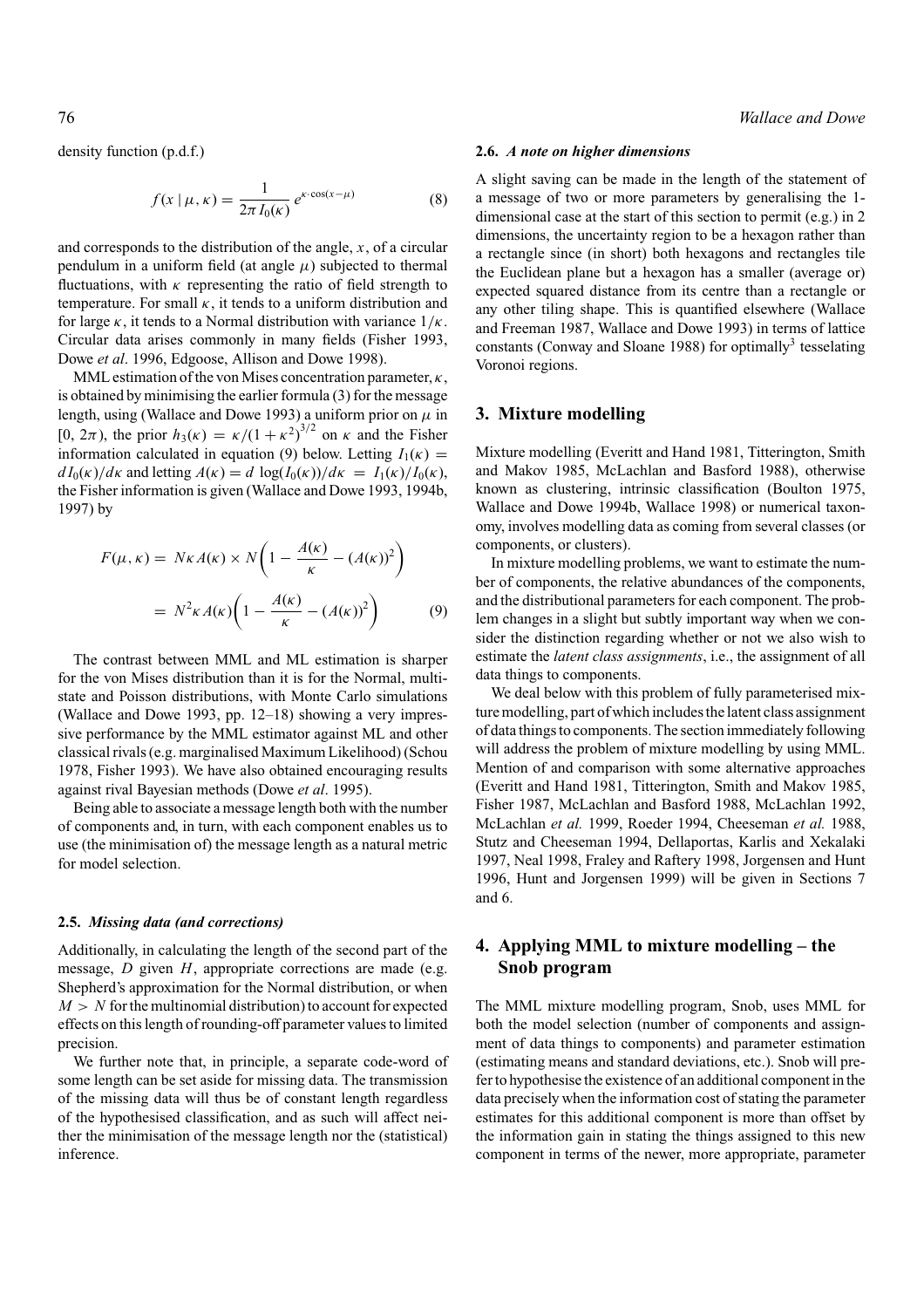estimates. Recall throughout the equivalence (Wallace and Boulton 1975, Wallace and Dowe 1999 (Section 4)) between the probability paradigm and the message length paradigm, with an event of probability *p* corresponding to a message of length  $l = -\log_2 p$  bits, and a message of length *l* bits corresponding to a probability of  $p = 2^{-l}$ . That stated and understood, it seems conceptually simpler to continue below in the message length paradigm.

#### **4.1.** *Stating the message – a first draft*

Following earlier work (Wallace and Boulton 1968, Wallace 1986, 1990, Wallace and Dowe 1994b), we suppose the data (for mixture modelling) to be given as a matrix of *D* attribute values for each of *N* "things", with some attribute values possibly missing (see Section 2.5). We assume the variables to be independent of one another.

The first part of the message, stating the hypothesis, *H*, comprises several concatenated message fragments, stating in turn:

- 1a. The number of components. (All numbers are considered equally likely a priori up to some constant (Wallace and Boulton 1968) such as 100, although both the choice of constant and the general choice of prior could easily be modified.)
- 1b. The relative abundance of each component. (Creating names or labels for each component of length −log<sub>2</sub> of the relative abundance, via a Huffman code, gives us a way of referring to components later when, e.g., we wish to say which component a particular data thing belongs to.) With the number of components, *M*, stated in part 1(a) of the message, the relative abundances are encoded as coming from a multinomial distribution, as in Section 2.2.
- 1c. For each component, the distribution parameters of the component (as discussed for the various distributions in Section 2). Each parameter is considered to be specified to a precision of the order of its expected estimation error or uncertainty (see Section 2 or, e.g., Wallace and Dowe (1993, pp. 3, 4)). For a larger component, the parameters will be encoded to greater precision and hence by longer fragments than for a less abundant component.
- 1d. For each thing, the component to which it is estimated to belong.<sup>4</sup> (This can be done using the Huffman code referred to in 1(b) above.)

Having stated in part 1 of the message above, our hypothesis, *H*, about how many components there are and what the distribution parameters ( $\mu$ ,  $\sigma$ , etc.) are for each attribute for each component, in part 2 of the message we need to state the data, *D*, in light of this hypothesised model, *H*.

The details of the encoding and of the calculation of the length of part 1 of the message may be found in Section 2 and elsewhere (Wallace and Boulton 1968, Wallace and Dowe 1993). It is perhaps worth noting here that since our objective is to minimise the message length (and maximise the posterior probability), we never need to construct a message – we only need to be able to calculate its length.

Given that part 1(d) of the message told us which component each thing was estimated to belong to and that, for each component, part 1(c) gives us the (MML) estimates of the distribution parameters for each attribute, part 2 of the message now encodes each attribute value of each thing in turn in terms of the distribution parameters (for each attribute) for the thing's component.

The encoding scheme above is the coding scheme from the original MML mixture modelling paper (Wallace and Boulton 1968), and it certainly does encode both an hypothesis *H*, and the data, *D*, given *H*, or  $D \mid H$ . However, this coding scheme above is inefficient (Wallace 1986, 1990, Wallace and Dowe 1994b, 1997), as we demonstrate below.

## **4.2.** *Stating the message more concisely using partial assignment*

Part 1(d) of the message described in the previous section (Section 4.1) implicitly restricts us to hypotheses, *H*, which assert with 100% definiteness which component each thing belongs to. Given that the population that we might encounter could consist of two different but highly over-lapping distributions, forcing us to state definitely which component each thing belongs to by choosing the most probable component is bound to cause us to mis-classify outliers from one distribution as belonging to another. In the case of two over-lapping (but distinguishable) 1-dimensional Normal distributions, this would cause us to over-estimate the difference in the component means and under-estimate the component standard deviations.

Since what we seek is a message which enables us to encode the attribute values of each thing as concisely as possible, we note that a shorter message than that of Section 4.1 can be obtained by a probabilistic (or partial) assignment of things to components. The reason for this is that (Wallace 1986 (Section 3), Wallace 1990, p. 77) if  $p(j, x)$ ,  $j = 1, ..., J$ , is the probability of component  $j$  generating datum  $x$ , then the total assignment of  $x$  to its best component results in a message length of  $-\log(\max_j p(j, x))$  to encode *x* whereas, letting  $P(x) = \sum_j p(j, x)$ , a partial assignment of *x* having probability  $p(j, x)/P(x)$  of being in component *j* results in a shorter message length of  $-\log(P(x))$  to encode *x*, a saving on datum *x* of  $\log_2(P(x)/\max_j p(j, x))$  bits. As shown by Wallace (1986, Section 3), Wallace (1990, p. 77) and Wallace and Dowe (1994b), this shorter length is achievable by a message which asserts definite membership of each thing by use of a special coding trick.

The essence of this special coding trick which enables us to encode more cheaply using partial assignment than using (as in Section 4.1) total assignment to the most probable component is given in the simple case when we have two equally abundant components with datum *x* sitting in the middle so that  $p(1, x) = p(2, x) = P(x)/2$ . Recall that at the relevant point of the message, parts  $1(a)$ ,  $1(b)$  and  $1(c)$  have already been transmitted, so our job now is to encode parts 1(d) and 2,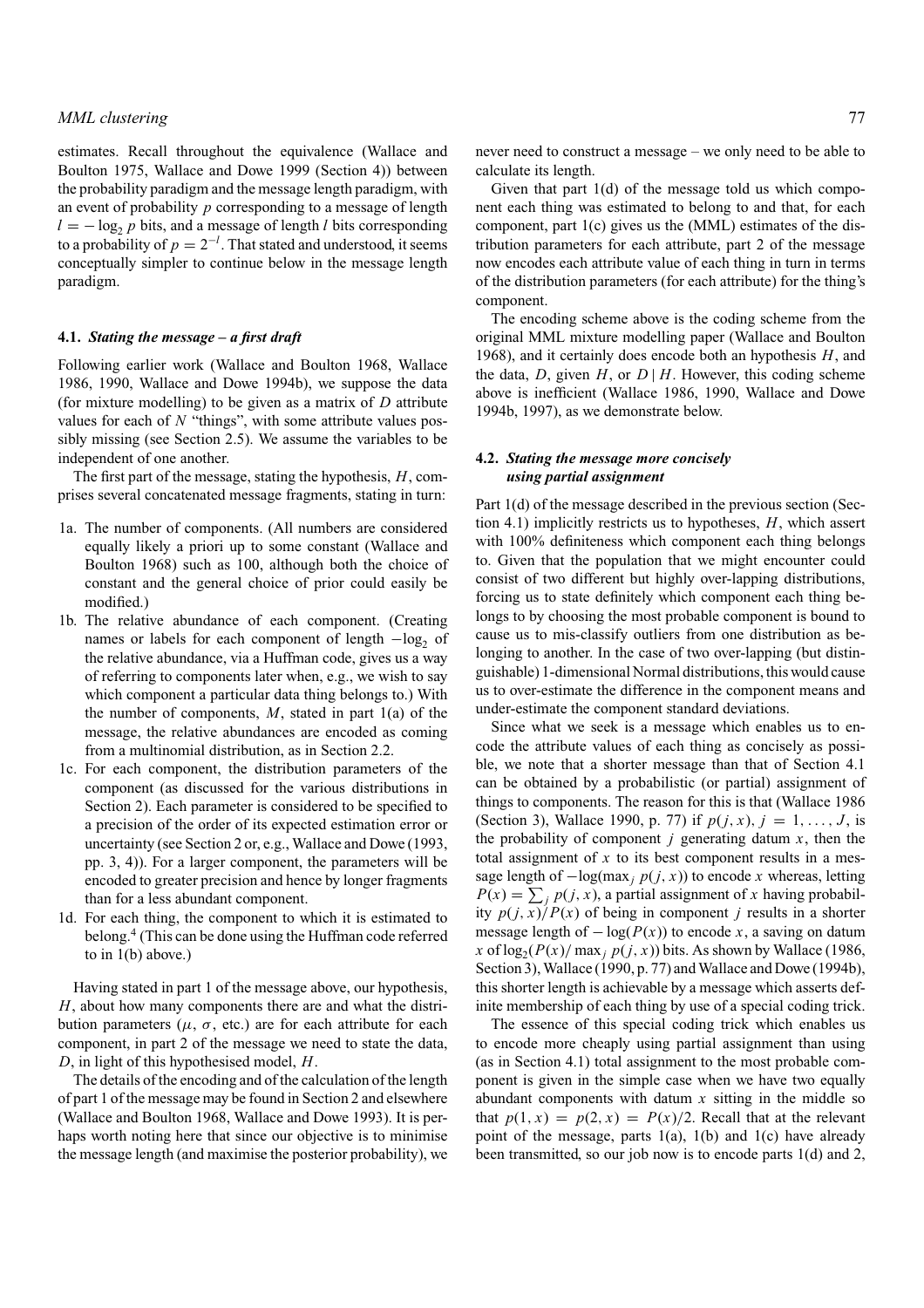the choice of component followed by the data given the choice of component, as concisely as possible. In this case, with  $p(1, x) = p(2, x) = P(x)/2$ , nothing is to be gained by choosing component 1 over component 2 for *x*, or vice versa. We can save  $\log_2(P(x)/\max_j p(j, x)) = 1$  bit of information from our message by assigning  $x$  to either component 1 or component 2 at random, since either choice would give rise to the same cost,  $-\log p(1, x) = -\log p(2, x)$ , in part 2 of the message.

## **4.3.** *Fully-parameterised mixture modelling (using strict MML)*

For fully-parameterised mixture modelling, part 1(d) of the message in Section 4, in which data things are assigned to classes, is essential. This simplifies parameter estimation and message length calculations, since the off-diagonal elements of the Fisher information matrix in equation (2) corresponding to distributional parameters from different components can be assumed to be 0.

The message length expression (3) in MML arises from a quadratic Taylor series approximation to what is known as Strict MML (Wallace and Boulton 1975, Wallace and Freeman 1987, Wallace 1996, Wallace and Dowe 1999 (Sec. 6.1.1)). The partial assignments of data things to classes in Section 4.2 is a good approximation to the total assignments that Strict MML will do. However, unlike Section 4.1 where the total assignments were always to the more likely class, Strict MML (Wallace 1996) will do the total assignments in such a way that for all intents and purposes, data things will appear to have been randomly assigned to classes with a probability given by  $p(j, x)/P(x)$  in Section 4.2.

The approximation to this given in Section 4.2 is what is currently used by the Snob program.

# **5. Consistency, invariance and efficiency of MML estimates**

If the outcomes of any random process are encoded using a code that is optimal for that process, the resulting binary string forms a completely random process (Wallace and Freeman 1987, p. 241, Wallace 1996). This fact and the fact that general (Strict) MML codes are (by definition) optimal implicitly suggest that, given sufficient data, (Strict) MML will converge as closely as possible to any underlying model. (Recall that MML arises from a quadratic Taylor series approximation to Strict MML (Wallace and Boulton 1975, Wallace and Freeman 1987, Wallace 1996, Wallace and Dowe 1999 (Sec. 6.1.1.)). Indeed, MML can be thought of as extending Chaitin's idea of randomness (Chaitin 1966) to always trying to fit given data with the shortest possible computer program (plus noise) for generating it (Wallace and Dowe 1999). This general convergence result for MML has been explicitly re-stated elsewhere (Barron and Cover 1991, Wallace 1996, Wallace and Freeman

1987). Similar arguments show that MML estimates are not only consistent, but that they are also efficient, i.e., that they converge to any true underlying parameter value as quickly as possible.

The fact that  $\sqrt{F}$  transforms like a prior is a basis used by some to choose  $\sqrt{F}$  as a Jeffreys "prior". Although we do not wish to advocate the use of a Jeffreys prior, we do note that  $h/\sqrt{F}$ is invariant under 1-to-1 parameter transformations. Since the likelihood function is also invariant under parameter transformation, we see from expression (3) that MML is also invariant under 1-to-1 parameter transformation (Wallace and Freeman 1987, Wallace and Boulton 1975).

The problem of model selection and parameter estimation in mixture modelling can, at its worst,<sup>5</sup> be thought of as a problem for which the number of parameters to be estimated grows with the data. It is well known that Maximum Likelihood can become inconsistent (or very inefficient) with such problems, e.g. single and multiple factor analysis (Wallace and Freeman 1992, Wallace 1995) and the Neyman-Scott problem (Neyman and Scott 1948, Dowe and Wallace 1997); and the second author has conjectured (Dowe *et al*. 1998, p. 93, Wallace and Dowe 1999) that Maximum Likelihood and many other non-Bayesian techniques are doomed to inconsistency on many problems of this nature.

For this and other reasons, we now consider in Section 6 some alternative approaches (both Bayesian and non-Bayesian) to inference and, in Section 7, some alternative approaches to mixture modelling.

# **6. Alternative methods**

In doing inductive inference of mixture models from data, there are several levels of inference that we might conceivably wish to make. We might wish simply to infer the most likely number of components. Or, alternatively, we might wish to infer the number of components, their relative abundances and the parameter values associated with each component. Or, as discussed in Sections 3 and 4.3, we might further wish to infer the above and a probabilistic assignment of things to components. It is these last two variations which are variously understood by the term "mixture modelling". Finally, one might wish to infer the number of components and the identities of their members without regard to parameter estimation. This form is often termed "clustering". Elsewhere throughout this paper, we have tended to use the terms "mixture modelling" and "clustering" interchangeably.

#### **6.1.** *Alternative Bayesian methods*

MAP (maximum a posteriori) operates on a density and must marginalise over (or integrate out) parameters to estimate memberships, and must likewise marginalise over memberships to estimate parameters. MAP (like penalised likelihood methods) is unable consistently to estimate both parameter values and class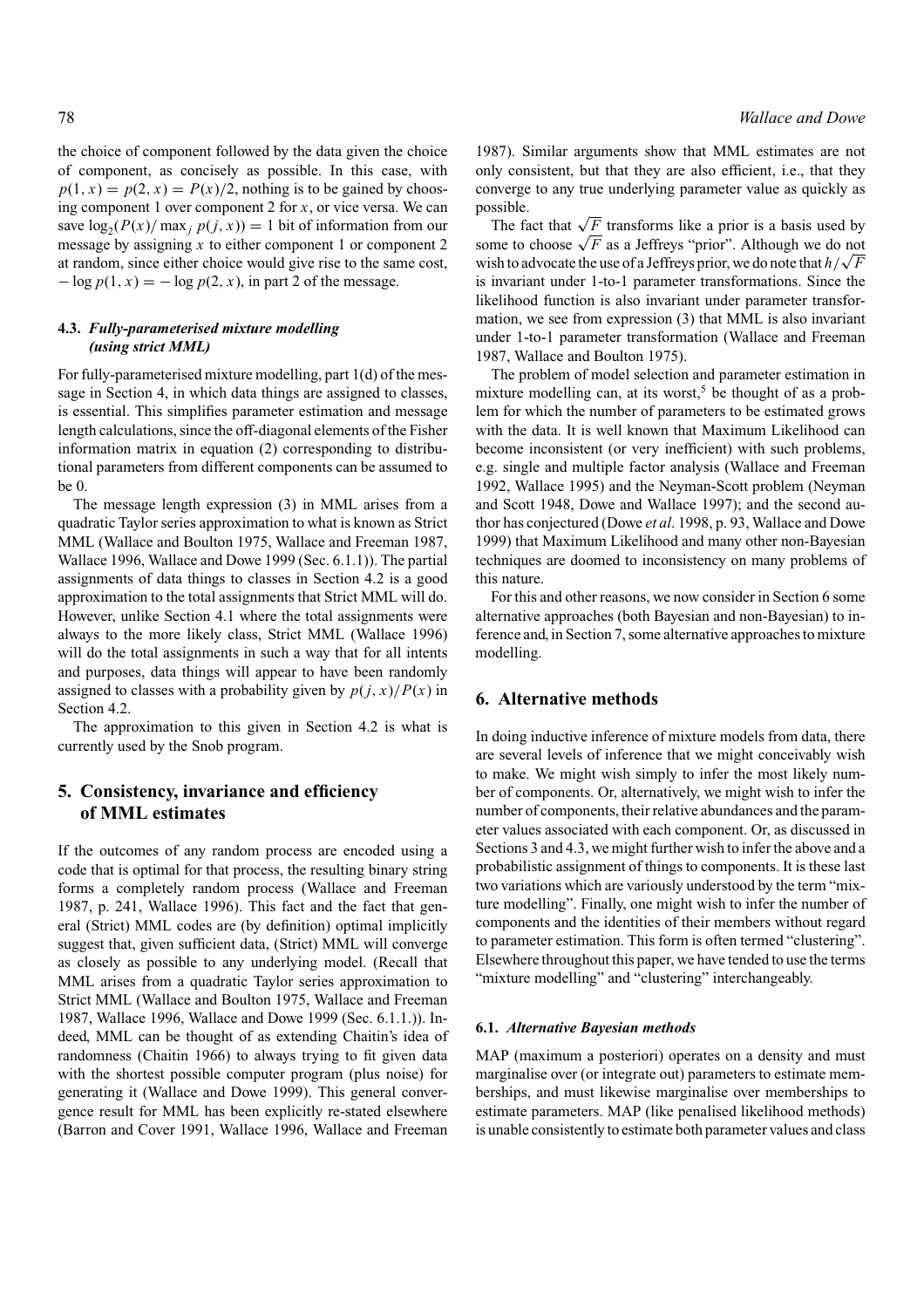# *MML clustering* 79

memberships. Let us see why this is: consider some estimate of the number of components followed by parameter estimates for each of these components. (We could, for example, have two equally abundant and substantially overlapping 1-dimensional Normal distributions with the same standard deviation,  $\sigma$ , as in the discussion in Section 4.2.) If we assign each thing to its most probable class, there will be a neat division of things to classes, a division which will not be consistent with the original estimates of means and  $\sigma$ .

Rather than obtain probabilities from densities of real-valued parameters by integrating (as MAP does), MML obtains such probabilities by rounding-off (or quantising) $<sup>6</sup>$  the possible para-</sup> meter estimates into coding blocks (or uncertainty regions) as discussed in Section 2. By shortening the length of the message to a minimum, MML arrives at the (quantised) theory of the highest *probability* (see Sections 1 and 2) whose resulting binary string forms (Wallace and Freeman 1987, p. 241, Wallace 1996, Wallace and Dowe 1994b, p. 41) a completely random process. The fact that the first part of the message string<sup>7</sup> and the second part of the message are completely random (and "noise") means that the coding trick<sup>8</sup> causes the assignment of data things to components to be done (pseudo-)randomly in a way which is consistent with the parameter estimates. If we do not minimise the message length (by taking advantage of the coding trick), as with MAP estimation, inconsistencies (as discussed in Section 5) will arise.

Results of Barron and Cover (1991) show MML to be consistent for any i.i.d. problem, and other results (Wallace 1989, Wallace and Freeman 1987, p. 241) show (MML and) Strict MML (Wallace and Boulton 1975, Wallace and Freeman 1987, Wallace 1996, Wallace and Dowe 1999 (Sec. 6.1.1)) to be consistent and efficient for problems of arbitrary generality.

Furthermore, whereas MML is known to be invariant (Wallace and Boulton 1975, Wallace and Freeman 1987) under 1-to-1 transformations, the MAP (posterior mode) estimate is known generally not to be invariant under 1-to-1 transformations – e.g., von Mises circular parameter estimation (Dowe *et al.* 1995) in polar and Cartesian co-ordinates. See Section 2 for further stark contrast between MML and MAP.

While the authors do not advocate MAP, another Bayesian method which the authors do advocate as a point estimation technique is estimation by minimising the Expected Kullback-Leibler distance (min EKL). Like the MML and Strict MML estimators, min EKL is invariant under 1-to-1 re-parameterisation. It also has much in common with MML and Strict MML (Dowe *et al*. 1998). An alternative Bayesian approach is not to do point estimation at all, but rather to sample from the posterior (Neal 1998). It is perhaps interesting to note that results from Wallace (1996) suggest that, as the amount of data increases, a method closely related to Strict MML (such as described in Section 4.3) will resemble more and more closely a single Gibbs sampling from the posterior.

#### **6.2.** *Other alternative methods*

With regard to the general problem of inductive inference rather than just the specific inductive problem of mixture modelling, the method of Generalised Cross-Validation (GCV) (Wahba 1990) and the Vapnik-Chervonenkis method of Support Vector Machines (SVMs) (Vapnik 1995) are non-Bayesian, whereas MML is Bayesian. Regarding specific comparisons between GCV, SVM and MML, the authors are aware of a comparison between MML and Vapnik-Chervonenkis (V-C) dimension for the problem of polynomial regression (Viswanathan and Wallace 1999), a problem for which V-C was typically more error-prone than MML and for which V-C was likewise more inclined to over-estimate the degree of the polynomial than MML. In earlier work (see references in Viswanathan and Wallace (1999)) on this same problem of polynomial regression, MML and V-C both considerably outperformed GCV.

Some preliminary investigations (M. Viswanathan *et al.*, 1999) have been carried out comparing MML, GCV and other methods for the problem (due to Kearns *et al.* (1997)) of inferring the model underlying a switching binomial process. Our work to date suggests that MML substantially outperforms GCV and the other methods proposed by Kearns *et al.* (1997) for this problem. These are the only comparisons between MML, SVM and GCV of which the authors are currently aware at the time of writing.

For a general comparison of MML with the related Minimum Description Length (MDL) work of Rissanen (1978), (1989) and Rissanen and Ristad (1994), work which some would argue is Bayesian, see, e.g., Solomonoff (1995) and Wallace and Dowe (1999).

## **7. Alternative mixture modelling programs**

The first Snob program (since out-dated) (Wallace and Boulton 1968) was possibly one of the first programs for Gaussian mixture modelling, although many statistical and machine learning approaches to this problem have been developed since (e.g., McLachlan *et al*. (McLachlan and Basford 1988, McLachlan 1992, McLachlan *et al.* 1999), D. Fisher's CobWeb (Fisher 1987), Everitt and Hand 1981, Titterington, Smith and Makov 1985, AutoClass (Cheeseman *et al.* 1988, Stutz and Cheeseman 1994), MULTIMIX (Jorgensen and Hunt 1996, Hunt and Jorgensen 1999), MCLUST (Fraley and Raftery 1998) and others (Roeder 1994, Neal 1998, Dellaportas, Karlis and Xekalaki 1997)). Discussions of early alternative algorithms for Gaussian mixture modelling have been given by Boulton (1975). An excellent survey of AutoClass (Stutz and Cheeseman 1994), Snob (Wallace and Dowe 1997) and MCLUST (Fraley and Raftery 1998) is given in an article on MULTIMIX by Hunt and Jorgensen (1999).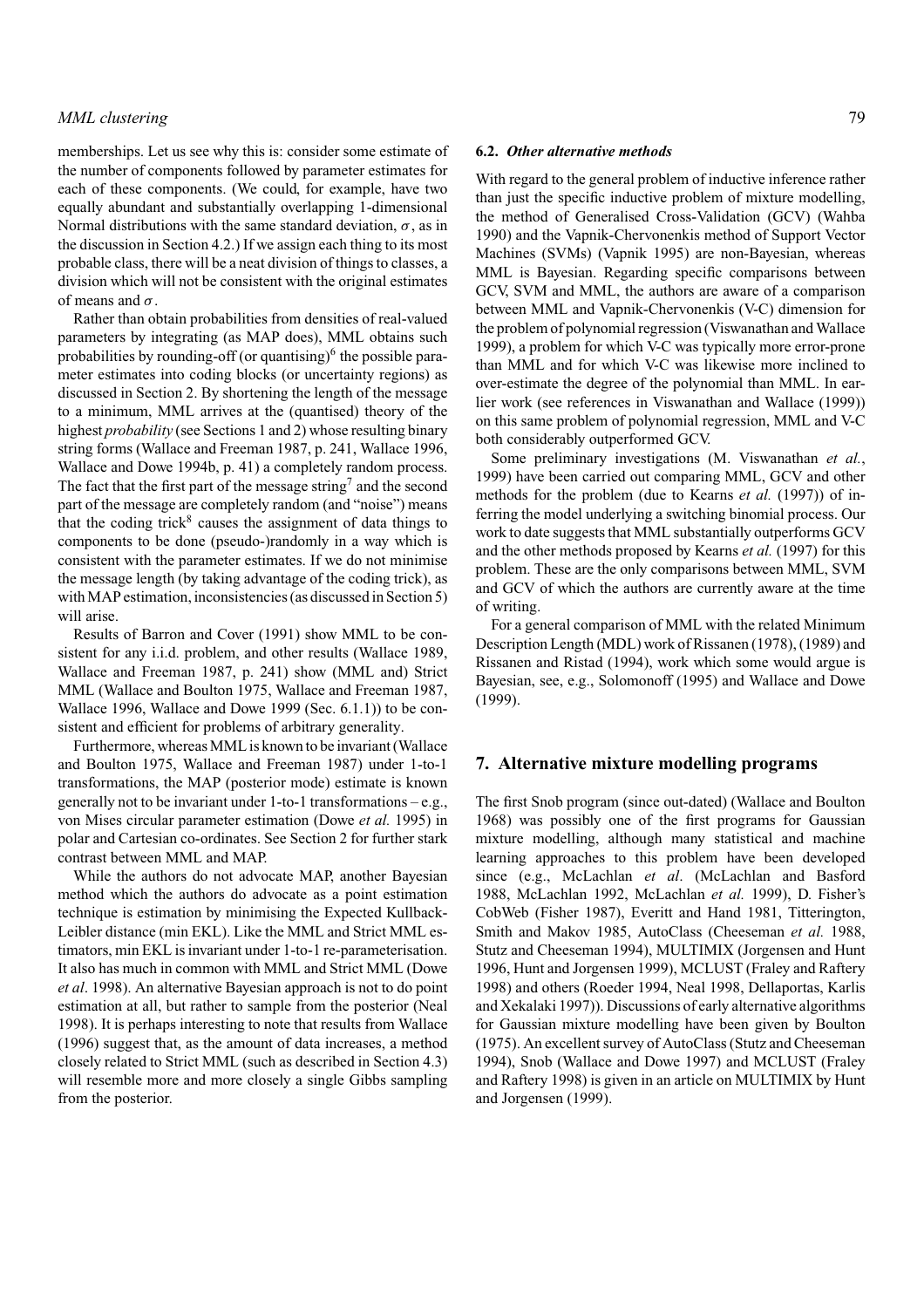#### **7.1.** *Comparisons with AutoClass*

#### *7.1.1. Comparison with AutoClass II*

Like Snob, AutoClass II (Cheeseman *et al.* 1988) assumes<sup>9</sup> a prior distribution over the number of classes and independent prior densities over the distribution parameters of the sample class densities. However (Wallace 1990), AutoClass II is not based on a message length criterion, but instead makes a more direct inference of the number of classes, *J* (cf. Section 6.1).

Let *V* be the vector of abundance and distribution parameters needed to specify a model with *J* components. Let  $P(J)$  be the prior probability of having *J* components, and let *h*(*V* ) be the prior probability of the parameters, *V*. Let *X* denote the data, i.e. the set of attribute values for all things, and let  $P(X | V)$  be the probability of obtaining data *X* given the *J* -component model specified by *V*. The joint probability  $P(J, X)$  of *J* and *X* is then

$$
P(J, X) = \int h(V)P(X | V) dV
$$
 (10)

and the posterior probability,  $P(J | X)$ , of *J* given the data, *X*, is

$$
P(J | X) = \frac{P(J, X)}{\sum_{j} P(j, X)}
$$
(11)

The calculation of the posterior,  $P(J | X)$ , requires the calculation of an integral for each possible number of classes, *J* , in order to obtain the joint probability,  $P(J, X)$ . The integrand is proportional to the posterior density of the parameters of a *J*-class model,  $h(V) \times P(X | V)$ .

AutoClass II approximates the integral by making the assumption that most of the contribution to the integral will come from the neighbourhood of the highest peak value of the integrand. It effectively fits a Gaussian function to the integrand at this peak and uses the integral of the Gaussian as its estimate of the true integral. Letting *F* be the Fisher information (from Section 2), the estimate is very similar, both analytically and numerically, to the quantity  $h(V) \times P(X | V) / \sqrt{F}$ , which is what MML (in general, recall expression (3)) and Snob (in particular) endeavour to maximise. Thus, although AutoClass II is differently motivated from Snob, in practice it gives almost identical results.

#### *7.1.2. More Recent Comparisons with AutoClass*

As well as referring the reader to the discussion of AutoClass (Stutz and Cheeseman 1994) in the survey in Hunt and Jorgensen (1999), the authors are also led to believe that more recent versions of AutoClass are likely to use MML, and thus presumably bear a greater resemblance to Snob.

#### **7.2.** *Comparison with other methods*

Oliver, Baxter and Wallace (1996) re-wrote the Gaussian mixture modelling part of Snob (Wallace and Dowe 1994b, 1996) by modifying the Bayesian priors and introducing lattice constants (Wallace and Freeman 1987, Wallace and Dowe 1993) (see Section 2.6) and then empirically showed a successful performance of (this slightly modified) Snob against AIC (Akaike's Information Criterion), BIC (Rissanen 1978) and other methods.

The literature (Everitt and Hand 1981, Titterington, Smith and Makov 1985, McLachlan and Basford 1988, Jorgensen and Hunt 1996, Hunt and Jorgensen  $1999$ <sup>10</sup> does contain at least one alternative algorithm (Dellaportas, Karlis and Xekalaki 1997) for mixture modelling of Poisson (Wallace and Dowe 1994b, 1997) distributions. For mixture modelling of von Mises circular (Wallace and Dowe 1994, 1997, Edgoose and Allison 1998) distributions, the idea is at least discussed for AutoClass by Stutz and Cheeseman (1994).

It is not clear to the authors whether the non-parametric method of Roeder (1994) will be able to distinguish two or more multi-dimensional components all having identical means but not having identical standard deviations. Given sufficient data, Snob can identify such a mixture.

As surveyed by Hunt and Jorgensen (1999) and touched upon here in Section 4.2, for substantially overlapping distributions, MCLUST (Fraley and Raftery 1998) would appear likely from our understanding to under-estimate the class variances and to over-estimate the difference in the class means.

In general, with problems such as mixture modelling or multiple factor analysis where the number of parameters to be estimated increases with (and is potentially proportional to) the amount of data, recalling Sections 4.2, 5 and 6.1, one must beware Maximum Likelihood and MAP methods, which are both liable (Neyman and Scott 1948, Dowe and Wallace 1997) to give inconsistent results.

## **8. Snob (and MML) applications**

Earlier applications of Snob include several to medical, psychological, biological and exploratory geological data, with a survey by Wallace and Dowe (1994b). The Poisson module seems to be accurately able to discriminate between pseudo-randomly generated classes from different Poisson distributions. It has also been used to analyse word-counts from a data-set of 17th Century texts. On this data-set, a shorter message length was obtained by using a Normal model than a Poisson model, and hence MML advocated the Normal model. The von Mises module has found clusters in data of several thousand sets of protein dihedral angles (Dowe *et al.* 1996, Edgoose, Allison and Dowe 1998). The Poisson module is currently being used to model run lengths of helices and other protein conformations as being a mixture of Poisson distributions. Recently developed theory (Dowe and Wallace 1998) suggests that this work should indirectly lead to a better way of predicting protein conformations.

Extensive surveys of Snob applications are given by Patrick (1991) and Wallace and Dowe (1994b), with an application of Gaussian mixture modelling to data on members of grieving families being given by Kissane *et al.* (1996) and an application to data on autistic children being given by Prior *et al.* (1998).

In applying Snob, a difference of more than 5 to 6 bits (Wallace and Freeman 1987, p. 251) or of more than 10 bits (Wallace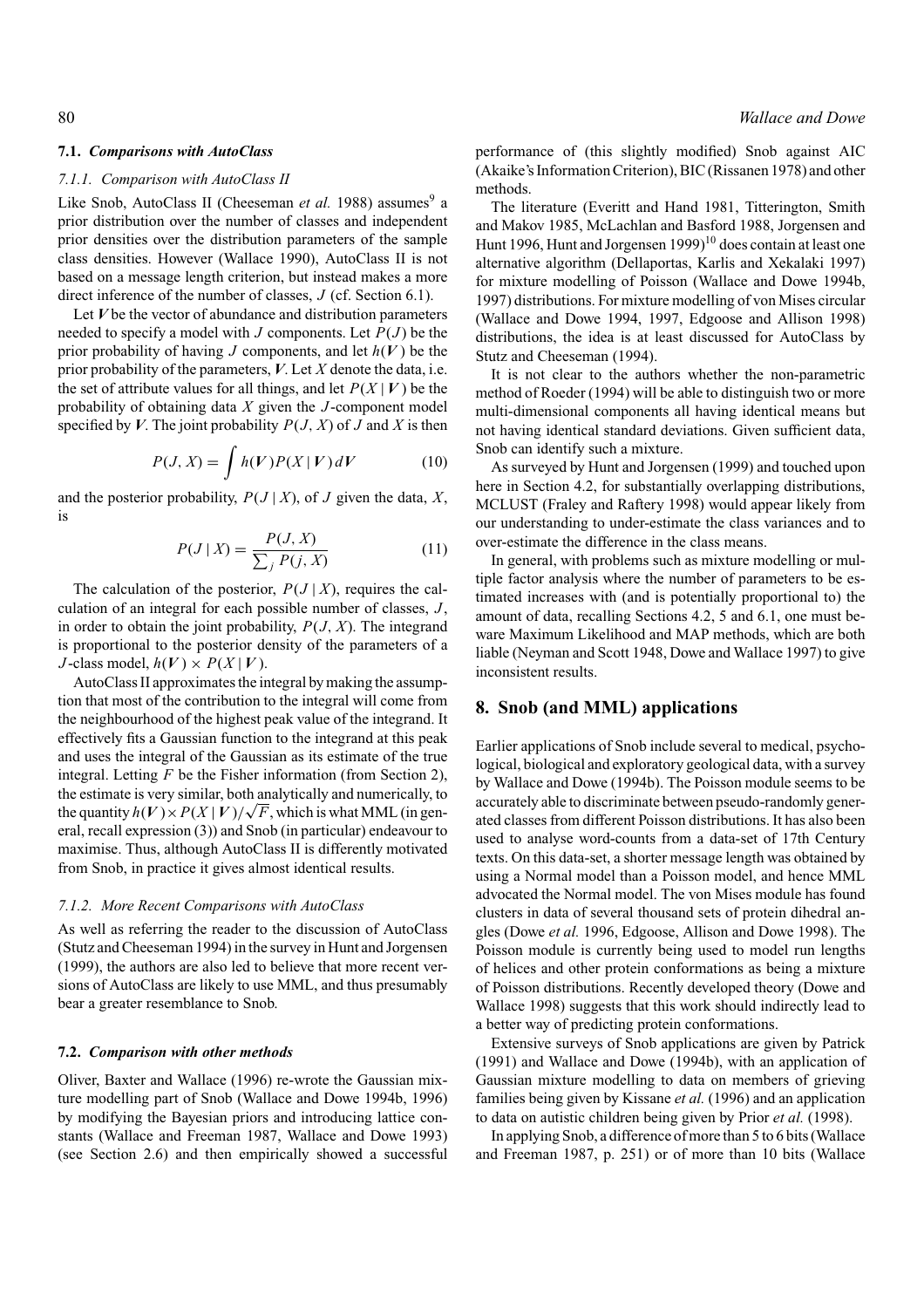# *MML clustering* 81

1986) might be deemed to be statistically significant under certain modelling conditions.

As well as having been applied to mixture models (discussed here), MML has also been successfully applied to a variety of problems of parameter estimation (Wallace and Boulton 1968, 1975, Wallace and Freeman 1987, Wallace 1996, Wallace and Dowe 1993, 1994a, Dowe *et al.* 1995, Dowe and Wallace 1997, Viswanathan and Wallace 1999), hypothesis testing (Wallace and Freeman 1987, Wallace and Dowe 1993), Hidden Markov Models (Georgeff and Wallace 1984, Edgoose and Allison 1998) and other multi-variate models (Wallace and Freeman 1987, Wallace 1996, Wallace and Freeman 1992, Wallace 1995, Dowe and Wallace 1997). Further references are given in Dowe and Korb (1996) and Wallace and Dowe (1999).

## **9. Algorithmic issues and further work**

#### **9.1.** *Algorithmic issues in Snob*

The default of Snob is the "adjust" command (see Wallace and Dowe (1994b) and snob.doc in Section 10 for further and related details) to iteratively adjust the parameter estimates and the assignment of things to classes using an EM algorithm (Wallace and Boulton 1968, McLachlan and Krishnan 1996). Classes can be forcibly combined and can be split either randomly or with some structure. Batch jobs can be run with a "control" file. With the message length as the objective function, Snob proceeds greedily, although, as in Section 9.2, the current Snob search heuristic could be modified to include simulated annealing.

#### **9.2.** *Notes on further work and Snob program extensions*

The Snob program currently implicitly assumes that variables are independent and uncorrelated. This could be modified to permit single linear (Gaussian) factor analysis (Wallace and Freeman 1992) or multiple linear (Gaussian) factor analysis (Wallace 1995), or to model correlations via an inverse Wishart or some other such prior. Work has been done to deal with sequential correlations (Edgoose and Allison 1998) and spatial correlations (Wallace 1998) in mixture modelling data, and preliminary investigations have been carried out (Edwards and Dowe 1998) in incorporating single factor analysis into MML mixture modelling.

It would be desirable to re-introduce hierarchical clustering (Boulton and Wallace 1973) to Snob, and the current Snob search heuristic could be modified to include simulated annealing.

It would not be too difficult to permit the user to modify the colourless priors (see Section 2) used by Snob to better represent the user's prior beliefs (or knowledge, or bias).

MML estimators have been obtained for the spherical Fisher distribution (Dowe, Oliver and Wallace 1996) and work has been done (Oliver and Dowe 1996) to deal with the mixture modelling of these.

When there are two or more overlapping components, a slight inefficiency will arise in the message length calculations since

parameters will be stated to a slightly higher than necessary degree of precision. The correction for this can be computationally very slow and has been inspected in the Gaussian case by Baxter and Oliver (1997).

Finally, recently developed theory (Dowe and Wallace 1998, Wallace and Dowe 1999) shows how, in addition to the unsupervised clustering for which it was originally developed, Snob can also be developed and used for supervised learning.

## **10. Availability and use of the Snob program**

The current version of the Snob program (written in Fortran 77) is freely available for not-for-profit, academic research, and not for re-distribution, from http://www.csse. monash.edu.au/∼dld/Snob.html (or from C.S. Wallace). Published or otherwise recorded work using Snob should cite the current paper. Detailed user guidelines are given by Wallace and Dowe (1994b) and in the documentation file, snob.doc .

# **Acknowledgments**

This work was supported by Australian Research Council (ARC) Grant A49330656 and ARC 1992 small grant 9103169. The authors wish to thank and do thank the referees and Dr Graham Farr for helpful feedback.

# **Notes**

- 1. For refinements to the quadratic Taylor expansion leading to equation (3), see the discussion of lattice constants (Conway and Sloane 1988) in Section 2.6, and similarly see Wallace and Dowe (1999, Sec. 6.1.2). It is perhaps important to note that the quadratic Taylor expansion (Wallace and Dowe 1993, pp. 1–3, Wallace 1987, pp. 245) leading to all these similar expressions essentially assumes that the value of the prior density remains reasonably constant over the uncertainty region of size (Wallace and Freeman 1987, Wallace 1996, Wallace and Dowe 1993) approximately  $\sqrt{12^k/F(\theta)}$ . Although such an assumption will not always be valid, it is certainly more than reasonable for the Gaussian, multinomial, Poisson and von Mises circular distributions being considered here.
- 2. The terminology "data thing" dates back to (Wallace and Boulton 1968) where "thing" was preferred to other words such as, e.g., 'item", on the grounds that, in that particular case, "item" is merely the Latin word for "thing".
- 3. In terms of minimum average squared distance from the centre for a region of unit hyper-volume.
- 4. Since we are doing fully-parameterised mixture modelling, which includes these latent class assignments.
- 5. For the fully-parameterised mixture modelling problem (with latent class assignments) in Section 4.3.
- 6. Hence, Peter Cheeseman (private communication) refers to MML as "quantised Bayes".
- 7. And part 1d in particular.
- 8. See Section 4.2.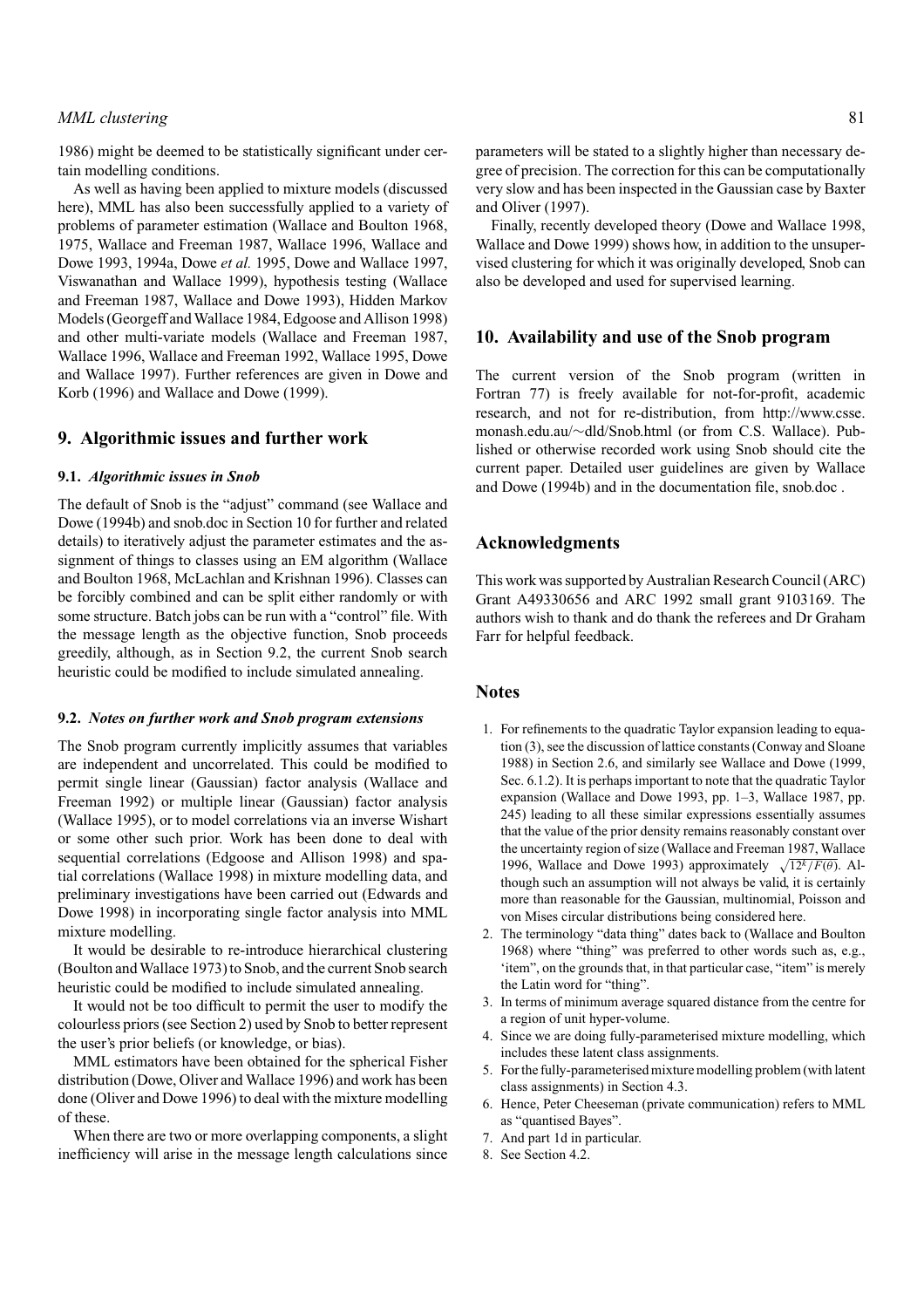- 9. This sub-section is very much a re-writing of Wallace (1990, pp. 78–80).
- 10. See also http://www.csse.monash.edu.au/∼dld/cluster.html.

# **References**

- Barron A.R. and Cover T.M. 1991. Minimum complexity density estimation. IEEE Transactions on Information Theory 37: 1034–1054.
- Baxter R.A. and Oliver J.J. 1997. Finding overlapping distributions with MML. Statistics and Computing 10(1): 5–16.
- Boulton D.M. 1975. The information criterion for intrinsic classification. Ph. D. Thesis, Dept. Computer Science, Monash University, Australia.
- Boulton D.M. and Wallace C.S. 1969. The information content of a multistate distribution. Journal of Theoretical Biology 23: 269–278.
- Boulton D.M. and Wallace C.S. 1970. A program for numerical classification. Computer Journal 13: 63–69.
- Boulton D.M. and Wallace C.S. 1973a. An information measure for hierarchic classification. The Computer Journal 16: 254–261.
- Boulton D.M. and Wallace C.S. 1973b. A comparison between information measure classification. In: Proceedings of ANZAAS Congress, Perth.
- Boulton D.M. and Wallace. C.S. 1975. An information measure for single-link classification. The Computer Journal 18(3): 236–238.
- Chaitin. G.J. 1966. On the length of programs for computing finite sequences. Journal of the Association for Computing Machinery 13: 547–549.
- Cheeseman P., Self M., Kelly J., Taylor W., Freeman D., and Stutz J. 1988. Bayesian classification. In: Seventh National Conference on Artificial Intelligence, Saint Paul, Minnesota, pp. 607– 611.
- Conway J.H. and Sloane N.J.A. 1988. Sphere Packings, Lattices and Groups. London, Springer Verlag.
- Dellaportas P., Karlis D., and Xekalaki E. 1997. Bayesian Analysis of Finite Poisson Mixtures. Technical Report No. 32. Department of Statistics, Athens University of Economics and Business, Greece.
- Dowe D.L., Allison L., Dix T.I., Hunter L., Wallace C.S., and Edgoose T. 1996. Circular clustering of protein dihedral angles by minimum message length. In: Proc. 1st Pacific Symp. Biocomp., HI, U.S.A., pp. 242–255.
- Dowe D.L., Baxter R.A., Oliver J.J., and Wallace C.S. 1998. Point estimation using the Kullback-Leibler loss function and MML. In: Proc. 2nd Pacific Asian Conference on Knowledge Discovery and Data Mining (PAKDD'98), Melbourne, Australia. Springer Verlag, pp. 87–95.
- Dowe D.L. and Korb K.B. 1996. Conceptual difficulties with the efficient market hypothesis: towards a naturalized economics. In: Dowe D.L., Korb K.B., and Oliver J.J. (Eds.), Proceedings of the Information, Statistics and Induction in Science (ISIS) Conference, Melbourne, Australia.World Scientific, pp. 212–223.
- Dowe D.L., Oliver J.J., Baxter R.A., and Wallace C.S. 1995. Bayesian estimation of the von Mises concentration parameter. In: Proc. 15th Maximum Entropy Conference, Santa Fe, New Mexico.
- Dowe D.L., Oliver J.J., and Wallace C.S. 1996. MML estimation of the parameters of the spherical Fisher distribution. In: Sharma A. *et al.* (Eds.), Proc. 7th Conf. Algorithmic Learning

Theory (ALT'96), LNAI 1160, Sydney, Australia, pp. 213– 227.

- Dowe D.L. and Wallace. C.S. 1997. Resolving the Neyman-Scott problem by minimum message length. In: Proc. Computing Science and Statistics – 28th Symposium on the Interface, Vol. 28, pp. 614–618.
- Dowe D.L. and Wallace C.S. 1998. Kolmogorov complexity, minimum message lenth and inverse learning. In: Proc. 14th Australian Statistical Conference (ASC-14), Gold Coast, Qld., Australia, pp. 144.
- Edgoose T.C. and Allison L. 1998. Unsupervised markov classification of sequenced data using MML. In: McDonald C. (Ed.), Proc. 21st Australasian Computer Science Conference (ACSC'98), Singapore. Springer-Verlag, ISBN: 981-3083-90-5, pp. 81–94.
- Edgoose T.C., Allison L., and Dowe D.L. 1998. An MML classification of protein structure that knows about angles and sequences. In: Proc. 3rd Pacific Symp. Biocomp. (PSB-98) HI, U.S.A., pp. 585– 596.
- Edwards R.T. and Dowe D.L. 1998. Single factor analysis in MML mixture modelling. In: Proc. 2nd Pacific Asian Conference on Knowledge Discovery and Data Mining (PAKDD'98), Melbourne, Australia. springer Verlag, pp. 96–109.
- Everitt B.S. and Hand D.J. 1981. Finite Mixture Distributions. London, Chapman and Hall.
- Fisher D.H. 1987. Conceptual clustering, learning from examples, and inference. In: Machine Learning: Proceedings of the Fourth International Workshop. Morgan Kaufmann, pp. 38–49.
- Fisher N.I. 1993. Statistical Analysis of Circular Data. Cambridge University Press.
- Fraley C. and Raftery A.E. 1998. Mclust: software for modelbased clustering and discriminant analysis. Technical Report TR 342, Department of Statistics, Univeristy of Washington, U.S.A. Journal of Classification, to appear.
- Georgeff M.P. and Wallace C.S. 1984. A general criterion for inductive inference. In: O'Shea T. (Ed.), Advances in Artificial Intelligence: Proc. Sixth European Conference on Artificial Intelligence, Amsterdam. North Holland, pp. 473–482.
- Hunt L.A. and Jorgensen M.A. 1999. Mixture model clustering using the multimix program. Australian and New Zealand Journal of statistics 41(2): 153–171.
- Jorgensen M.A. and Hunt L.A. 1996. Mixture modelling clustering of data sets with categorical and continous variables. In: Dowe D.L., Korb K.B., and Oliver J.J. (Eds.), Proceedings of the Information, Statistics and Induction in Science (ISIS) Conference, Melbourne, Australia. World Scientific, pp. 375–384.
- Kearns M., Mansour Y., Ng A.Y., and Ron D. 1997. An experimental and theoretical comparison of model selection methods. Machine Learning 27: 7–50.
- Kissane D.W., Bloch S., Dowe D.L., Snyder R.D., Onghena P., McKenzie D.P., and Wallace C.S. 1996. The Melbourne family grief study, I: Perceptions of family functioning in bereavement. American Journal of Psychiatry 153: 650–658.
- Mardia K.V. 1972. Statistics of Directional Data. Academic Press.
- McLachlan G.J. 1992. Discriminant Analysis and Statistical Pattern Recognition. New York, Wiley.
- McLachlan G.J. and Basford. K.E. 1998. Mixture Models. New York, Marcel Dekker.
- McLachlan G.J. and Krishnan T. 1996. The EM Algorithm and Extensions. New York, Wiley.